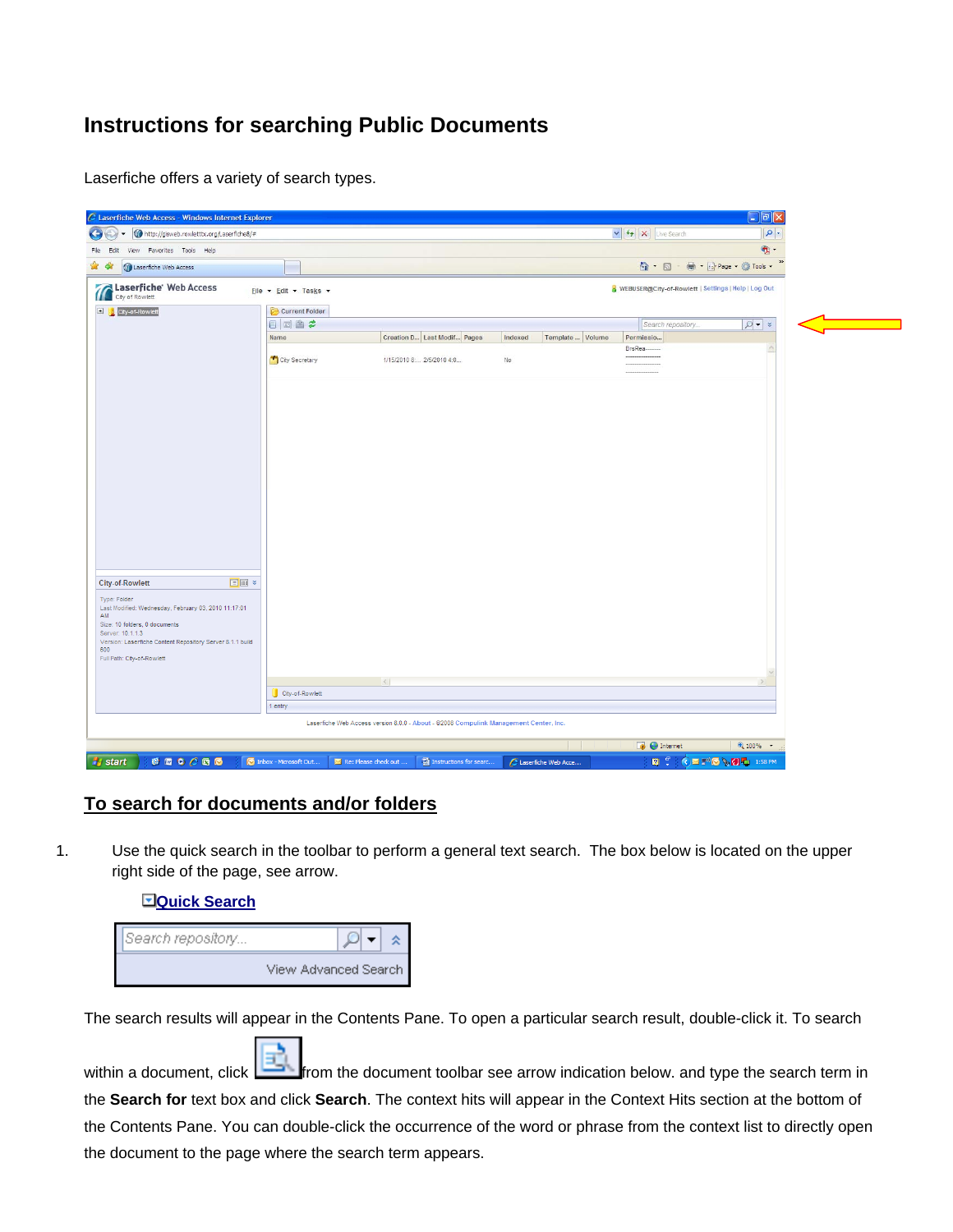

Type the search term in the **Search for** text box and click **Search,** see below. The context hits will appear in the Context Hits section at the bottom of the Contents Pane. You can double-click the occurrence of the word or phrase from the context list to directly open the document to the page where the search term appears.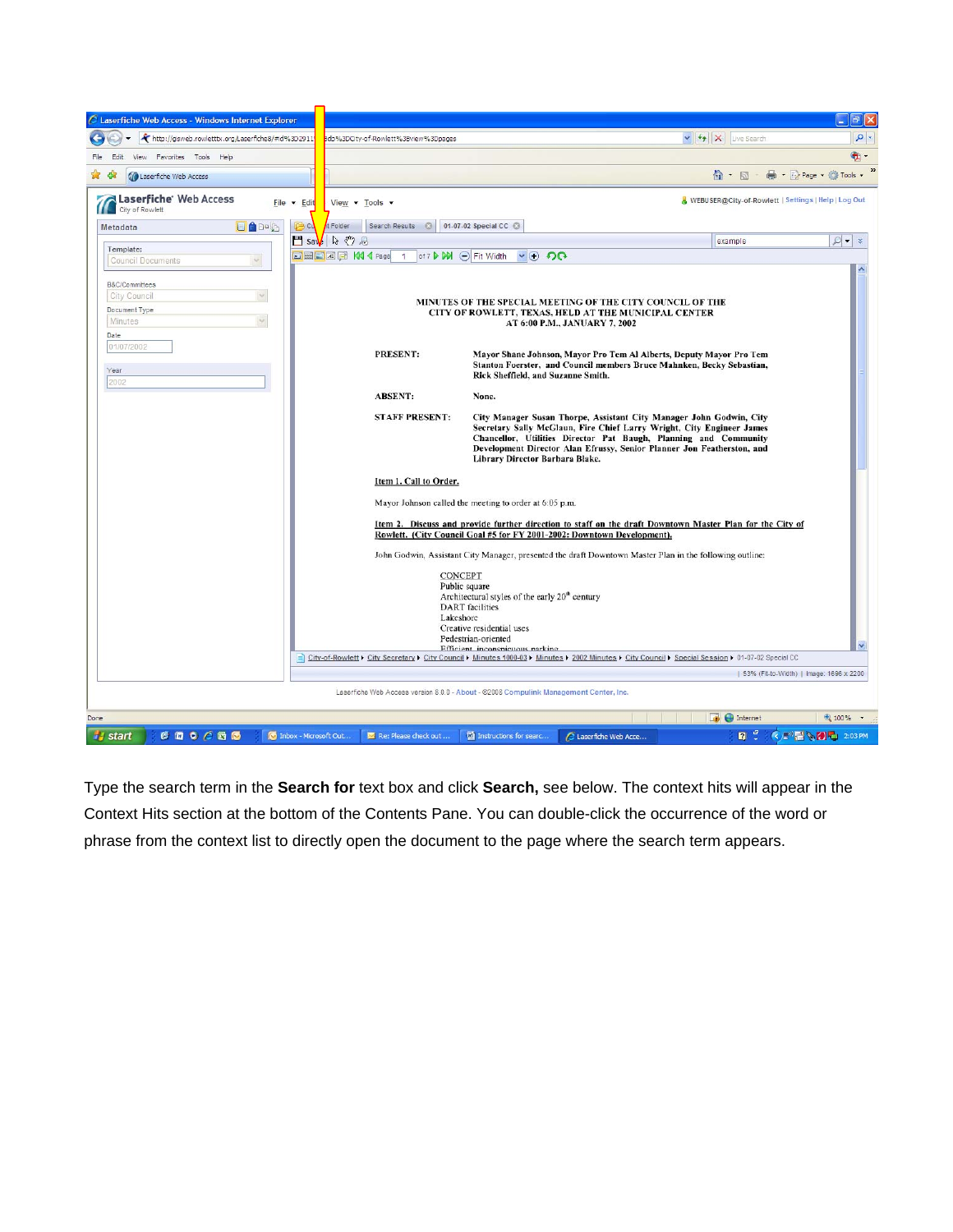| C Laserfiche Web Access - Windows Internet Explorer                                                                    |                                                                                          |                                                                                                                                                                                                                                                                                                                               |                                                                  |                                     |
|------------------------------------------------------------------------------------------------------------------------|------------------------------------------------------------------------------------------|-------------------------------------------------------------------------------------------------------------------------------------------------------------------------------------------------------------------------------------------------------------------------------------------------------------------------------|------------------------------------------------------------------|-------------------------------------|
|                                                                                                                        | http://gisweb.rowletttx.org/Laserfiche8/#id%3D2911%3Bdb%3DCity-of-Rowlett%3Bview%3Dpages |                                                                                                                                                                                                                                                                                                                               | $\triangledown$ $\left  \leftarrow \right $ $\times$ Live Search | Q                                   |
| Favorites Tools<br>Help<br>Edit<br>View                                                                                |                                                                                          |                                                                                                                                                                                                                                                                                                                               |                                                                  | $\oplus$ -                          |
| <b>M</b> Laserfiche Web Access                                                                                         |                                                                                          |                                                                                                                                                                                                                                                                                                                               | ਨ ∙<br>同                                                         | es + il Page + ⊙ Tools +            |
| Laserfiche' Web Access<br>City of Rowlett                                                                              | File - Edit - View - Tools -                                                             |                                                                                                                                                                                                                                                                                                                               | WEBUSER@City-of-Rowlett   Settings   Help   Log Out              |                                     |
| 目台中心<br>Metadata                                                                                                       | Current Folder<br>Search Results ©<br>$\Box$ Save $\Box$ $\Diamond$                      | 01-07-02 Special CC 3                                                                                                                                                                                                                                                                                                         | example                                                          | $\mathcal{Q}$ - $\times$            |
| Template:<br>$\sim$<br><b>Council Documents</b>                                                                        | <b>EEE</b> AA W 4 Page<br>$\overline{1}$                                                 | of 7 D D Fit Width<br>$\vee$ $\oplus$ $\circ$                                                                                                                                                                                                                                                                                 |                                                                  |                                     |
| B&C/Committees<br>$\sim$<br>City Council<br>Document Type<br>$\overline{\mathcal{L}}$<br>Minutes<br>Date<br>01/07/2002 |                                                                                          | MINUTES OF THE SPECIAL MEETING OF THE CITY COUNCIL OF THE<br>CITY OF ROWLETT, TEXAS, HELD AT THE MUNICIPAL CENTER<br>AT 6:00 P.M., JANUARY 7, 2002                                                                                                                                                                            |                                                                  |                                     |
| Year<br>2002                                                                                                           | PRESENT:                                                                                 | Mayor Shane Johnson, Mayor Pro Tem Al Alberts, Deputy Mayor Pro Tem<br>Stanton Foerster, and Council members Bruce Mahnken, Becky Sebastian,<br>Rick Sheffield, and Suzanne Smith.                                                                                                                                            |                                                                  |                                     |
|                                                                                                                        | <b>ABSENT:</b>                                                                           | None.                                                                                                                                                                                                                                                                                                                         |                                                                  |                                     |
|                                                                                                                        | <b>STAFF PRESENT:</b><br>Item 1. Call to Order.                                          | City Manager Susan Thorpe, Assistant City Manager John Godwin, City<br>Secretary Sally McGlaun, Fire Chief Larry Wright, City Engineer James<br>Chancellor, Utilities Director Pat Baugh, Planning and Community<br>Development Director Alan Efrussy, Senior Planner Jon Featherston, and<br>Library Director Barbara Blake. |                                                                  |                                     |
|                                                                                                                        |                                                                                          | Mayor Johnson called the meeting to order at 6:05 p.m.                                                                                                                                                                                                                                                                        |                                                                  |                                     |
|                                                                                                                        | Search for return                                                                        | Search                                                                                                                                                                                                                                                                                                                        |                                                                  | 2 matches found.<br>$\vert x \vert$ |
|                                                                                                                        | Page Number<br>Context                                                                   |                                                                                                                                                                                                                                                                                                                               |                                                                  |                                     |
|                                                                                                                        | $\bullet$ 7                                                                              | :56 p.m. Item 5. Return to open session and consider takine acoropriate acti                                                                                                                                                                                                                                                  |                                                                  |                                     |
|                                                                                                                        | $^{\circ}$ 7                                                                             | on matters. Upon return to open session, Mayor Johnson stated that the counc<br>City-of-Rowlett > City Secretary > City Council > Minutes 1000-03 > Minutes > 2002 Minutes > City Council > Special Session > 01-07-02 Special CC                                                                                             | 1035, 9   53% (Fit-to-Width)   Image: 1696 x 2200                |                                     |
|                                                                                                                        |                                                                                          | Laserfiche Web Access version 8.0.0 - About - @2008 Compulink Management Center, Inc.                                                                                                                                                                                                                                         |                                                                  |                                     |
| Done                                                                                                                   |                                                                                          |                                                                                                                                                                                                                                                                                                                               | <b>D</b> Internet                                                | $0.100\%$ .                         |
| 600000<br><b><i>i</i></b> start                                                                                        | Microsoft Out<br>Re: Please check out                                                    | Instructions for searc<br>Laserfiche Web Acce                                                                                                                                                                                                                                                                                 | $R^2$                                                            | <b>《 图量 % 〇 - 2:08 PM</b>           |

You can double-click the occurrence of the word or phrase from the context list to directly open the document to the page where the search term appears.

## **Wildcards**

**Wildcard Description** 

Wildcards are used to represent one or more unknown characters in a word. They are useful for retrieving all documents containing variations of a word or when you are not sure of the exact characters contained in a word. Wildcards can be used in either full-text or field searches.

|              | <b>Wildcard Description</b>                                                                                                                                                                                                     |
|--------------|---------------------------------------------------------------------------------------------------------------------------------------------------------------------------------------------------------------------------------|
| $\star$      | (Asterisk) Represents zero or more missing characters. For example, govern*s would find "governors,"<br>"governments," and "governs."                                                                                           |
| ?            | (Question mark) Represents any single character. For example, gr?y would find "gray" and "grey," but<br>not "gravy."                                                                                                            |
| $\mathbf{I}$ | (Brackets) Brackets are also used as a wildcard for any single character. A limited set of replacement<br>characters can be specified within the brackets. For example, gr[ae]y would find "gray" and "grey," but<br>no others. |